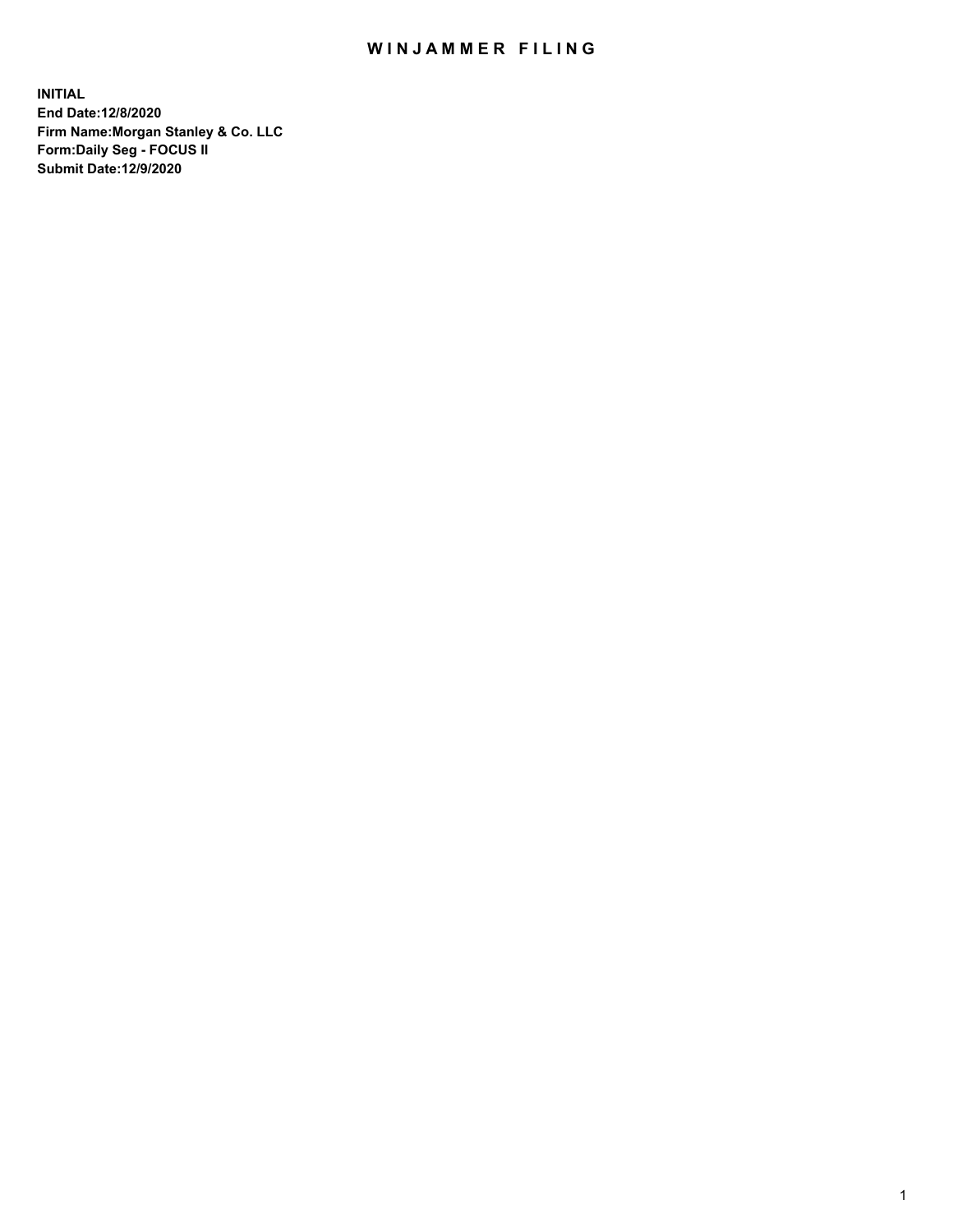**INITIAL End Date:12/8/2020 Firm Name:Morgan Stanley & Co. LLC Form:Daily Seg - FOCUS II Submit Date:12/9/2020 Daily Segregation - Cover Page**

| Name of Company                                                                                                                                                                                                                                                                                                                | Morgan Stanley & Co. LLC                                    |
|--------------------------------------------------------------------------------------------------------------------------------------------------------------------------------------------------------------------------------------------------------------------------------------------------------------------------------|-------------------------------------------------------------|
| <b>Contact Name</b>                                                                                                                                                                                                                                                                                                            | <b>Ikram Shah</b>                                           |
| <b>Contact Phone Number</b>                                                                                                                                                                                                                                                                                                    | 212-276-0963                                                |
| <b>Contact Email Address</b>                                                                                                                                                                                                                                                                                                   | Ikram.shah@morganstanley.com                                |
| FCM's Customer Segregated Funds Residual Interest Target (choose one):<br>a. Minimum dollar amount: ; or<br>b. Minimum percentage of customer segregated funds required:% ; or<br>c. Dollar amount range between: and; or<br>d. Percentage range of customer segregated funds required between:% and%.                         | 235,000,000<br><u>0</u><br>0 Q<br>0 <sub>0</sub>            |
| FCM's Customer Secured Amount Funds Residual Interest Target (choose one):<br>a. Minimum dollar amount: : or<br>b. Minimum percentage of customer secured funds required:%; or<br>c. Dollar amount range between: and; or<br>d. Percentage range of customer secured funds required between:% and%.                            | 140,000,000<br><u>0</u><br>0 <sub>0</sub><br>0 <sub>0</sub> |
| FCM's Cleared Swaps Customer Collateral Residual Interest Target (choose one):<br>a. Minimum dollar amount: ; or<br>b. Minimum percentage of cleared swaps customer collateral required:% ; or<br>c. Dollar amount range between: and; or<br>d. Percentage range of cleared swaps customer collateral required between:% and%. | 92,000,000<br><u>0</u><br>0 Q<br>0 <sub>0</sub>             |

Attach supporting documents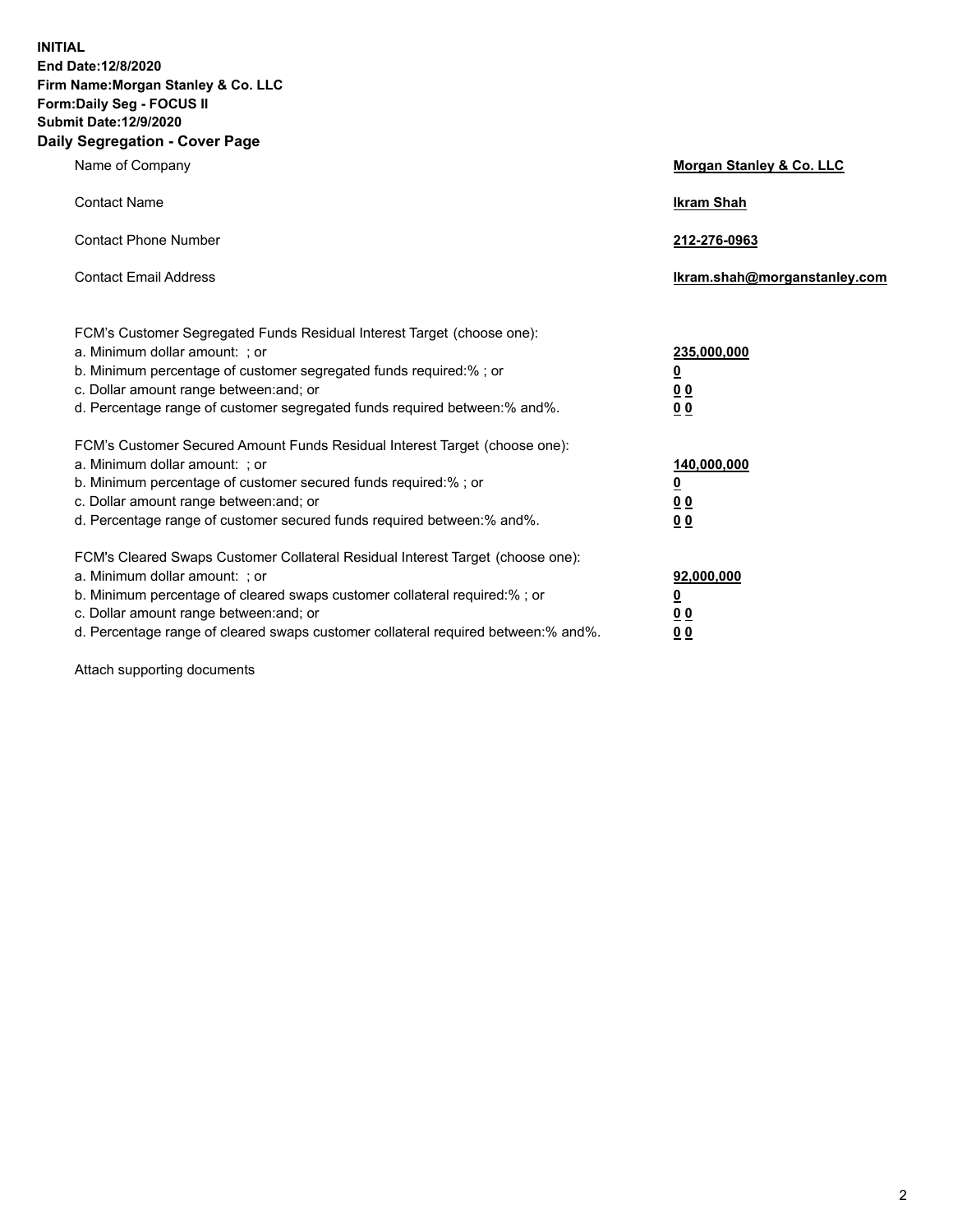## **INITIAL End Date:12/8/2020 Firm Name:Morgan Stanley & Co. LLC Form:Daily Seg - FOCUS II Submit Date:12/9/2020 Daily Segregation - Secured Amounts** Foreign Futures and Foreign Options Secured Amounts Amount required to be set aside pursuant to law, rule or regulation of a foreign government or a rule of a self-regulatory organization authorized thereunder **0** [7305] 1. Net ledger balance - Foreign Futures and Foreign Option Trading - All Customers A. Cash **3,984,820,359** [7315] B. Securities (at market) **2,631,814,739** [7317] 2. Net unrealized profit (loss) in open futures contracts traded on a foreign board of trade **1,073,156,945** [7325] 3. Exchange traded options a. Market value of open option contracts purchased on a foreign board of trade **18,059,946** [7335] b. Market value of open contracts granted (sold) on a foreign board of trade **-17,394,005** [7337] 4. Net equity (deficit) (add lines 1. 2. and 3.) **7,690,457,984** [7345] 5. Account liquidating to a deficit and account with a debit balances - gross amount **56,656,342** [7351] Less: amount offset by customer owned securities **-37,946,296** [7352] **18,710,046** [7354] 6. Amount required to be set aside as the secured amount - Net Liquidating Equity Method (add lines 4 and 5) **7,709,168,030** [7355] 7. Greater of amount required to be set aside pursuant to foreign jurisdiction (above) or line 6. **7,709,168,030** [7360] FUNDS DEPOSITED IN SEPARATE REGULATION 30.7 ACCOUNTS 1. Cash in banks A. Banks located in the United States **874,671,753** [7500] B. Other banks qualified under Regulation 30.7 **535,147,481** [7520] **1,409,819,234** [7530] 2. Securities A. In safekeeping with banks located in the United States **448,537,650** [7540] B. In safekeeping with other banks qualified under Regulation 30.7 **25,569,450** [7560] **474,107,100** [7570] 3. Equities with registered futures commission merchants A. Cash **21,871,040** [7580] B. Securities **0** [7590] C. Unrealized gain (loss) on open futures contracts **504,255** [7600] D. Value of long option contracts **0** [7610] E. Value of short option contracts **0** [7615] **22,375,295** [7620] 4. Amounts held by clearing organizations of foreign boards of trade A. Cash **0** [7640] B. Securities **0** [7650] C. Amount due to (from) clearing organization - daily variation **0** [7660] D. Value of long option contracts **0** [7670] E. Value of short option contracts **0** [7675] **0** [7680] 5. Amounts held by members of foreign boards of trade A. Cash **2,820,113,808** [7700] B. Securities **2,157,707,639** [7710] C. Unrealized gain (loss) on open futures contracts **1,072,652,690** [7720] D. Value of long option contracts **18,059,946** [7730] E. Value of short option contracts **-17,394,005** [7735] **6,051,140,078** [7740] 6. Amounts with other depositories designated by a foreign board of trade **0** [7760]

- 
- 7. Segregated funds on hand **0** [7765]
- 8. Total funds in separate section 30.7 accounts **7,957,441,707** [7770]
- 9. Excess (deficiency) Set Aside for Secured Amount (subtract line 7 Secured Statement Page 1 from Line 8)
- 10. Management Target Amount for Excess funds in separate section 30.7 accounts **140,000,000** [7780]
- 11. Excess (deficiency) funds in separate 30.7 accounts over (under) Management Target **108,273,677** [7785]

**248,273,677** [7380]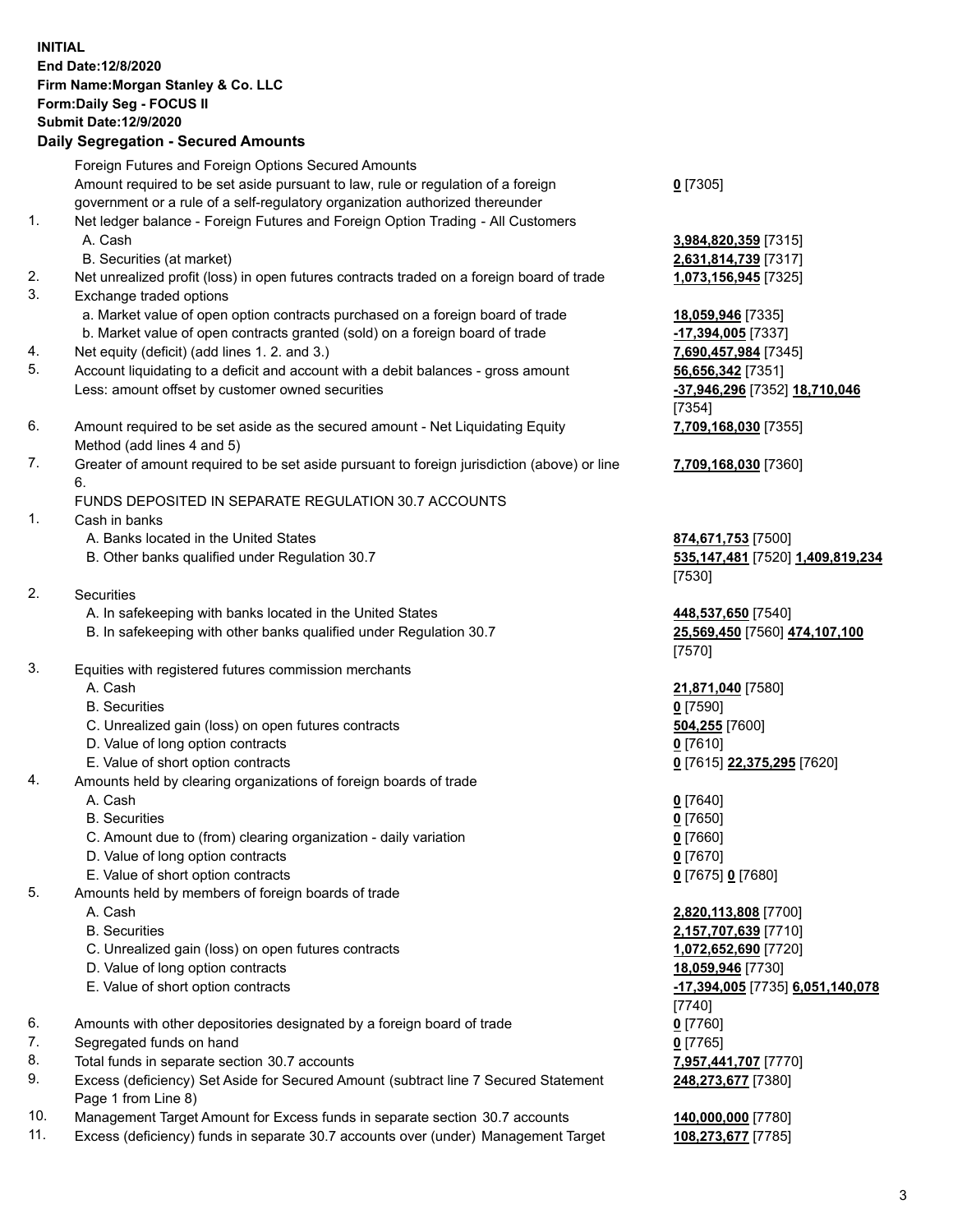|          | <b>INITIAL</b>                                                                      |                                     |  |  |  |  |
|----------|-------------------------------------------------------------------------------------|-------------------------------------|--|--|--|--|
|          | End Date: 12/8/2020                                                                 |                                     |  |  |  |  |
|          | Firm Name: Morgan Stanley & Co. LLC                                                 |                                     |  |  |  |  |
|          | Form: Daily Seg - FOCUS II                                                          |                                     |  |  |  |  |
|          | <b>Submit Date:12/9/2020</b>                                                        |                                     |  |  |  |  |
|          | Daily Segregation - Segregation Statement                                           |                                     |  |  |  |  |
|          |                                                                                     |                                     |  |  |  |  |
| 1.       | SEGREGATION REQUIREMENTS(Section 4d(2) of the CEAct)                                |                                     |  |  |  |  |
|          | Net ledger balance                                                                  |                                     |  |  |  |  |
|          | A. Cash                                                                             | 15,018,158,850 [7010]               |  |  |  |  |
| 2.       | B. Securities (at market)                                                           | 8,184,961,224 [7020]                |  |  |  |  |
| 3.       | Net unrealized profit (loss) in open futures contracts traded on a contract market  | 2,603,405,410 [7030]                |  |  |  |  |
|          | Exchange traded options                                                             |                                     |  |  |  |  |
|          | A. Add market value of open option contracts purchased on a contract market         | 513,388,519 [7032]                  |  |  |  |  |
|          | B. Deduct market value of open option contracts granted (sold) on a contract market | -426,606,732 [7033]                 |  |  |  |  |
| 4.<br>5. | Net equity (deficit) (add lines 1, 2 and 3)                                         | 25,893,307,271 [7040]               |  |  |  |  |
|          | Accounts liquidating to a deficit and accounts with                                 |                                     |  |  |  |  |
|          | debit balances - gross amount<br>Less: amount offset by customer securities         | 167,419,414 [7045]                  |  |  |  |  |
| 6.       | Amount required to be segregated (add lines 4 and 5)                                | -166,865,212 [7047] 554,202 [7050]  |  |  |  |  |
|          | FUNDS IN SEGREGATED ACCOUNTS                                                        | 25,893,861,473 [7060]               |  |  |  |  |
| 7.       | Deposited in segregated funds bank accounts                                         |                                     |  |  |  |  |
|          | A. Cash                                                                             | 4,223,061,790 [7070]                |  |  |  |  |
|          | B. Securities representing investments of customers' funds (at market)              | $0$ [7080]                          |  |  |  |  |
|          | C. Securities held for particular customers or option customers in lieu of cash (at | 1,203,637,881 [7090]                |  |  |  |  |
|          | market)                                                                             |                                     |  |  |  |  |
| 8.       | Margins on deposit with derivatives clearing organizations of contract markets      |                                     |  |  |  |  |
|          | A. Cash                                                                             |                                     |  |  |  |  |
|          | B. Securities representing investments of customers' funds (at market)              | 13,729,850,326 [7100]<br>$0$ [7110] |  |  |  |  |
|          | C. Securities held for particular customers or option customers in lieu of cash (at | 6,981,323,343 [7120]                |  |  |  |  |
|          | market)                                                                             |                                     |  |  |  |  |
| 9.       | Net settlement from (to) derivatives clearing organizations of contract markets     | 64,352,662 [7130]                   |  |  |  |  |
| 10.      | Exchange traded options                                                             |                                     |  |  |  |  |
|          | A. Value of open long option contracts                                              | 513,388,519 [7132]                  |  |  |  |  |
|          | B. Value of open short option contracts                                             | -426,606,732 [7133]                 |  |  |  |  |
| 11.      | Net equities with other FCMs                                                        |                                     |  |  |  |  |
|          | A. Net liquidating equity                                                           | 8,276,349 [7140]                    |  |  |  |  |
|          | B. Securities representing investments of customers' funds (at market)              | $0$ [7160]                          |  |  |  |  |
|          | C. Securities held for particular customers or option customers in lieu of cash (at | 0 <sup>[7170]</sup>                 |  |  |  |  |
|          | market)                                                                             |                                     |  |  |  |  |
| 12.      | Segregated funds on hand                                                            | $0$ [7150]                          |  |  |  |  |
| 13.      | Total amount in segregation (add lines 7 through 12)                                | 26,297,284,138 [7180]               |  |  |  |  |
| 14.      | Excess (deficiency) funds in segregation (subtract line 6 from line 13)             | 403,422,665 [7190]                  |  |  |  |  |
| 15.      | Management Target Amount for Excess funds in segregation                            | 235,000,000 [7194]                  |  |  |  |  |
| 16.      | Excess (deficiency) funds in segregation over (under) Management Target Amount      | 168,422,665 [7198]                  |  |  |  |  |

16. Excess (deficiency) funds in segregation over (under) Management Target Amount Excess